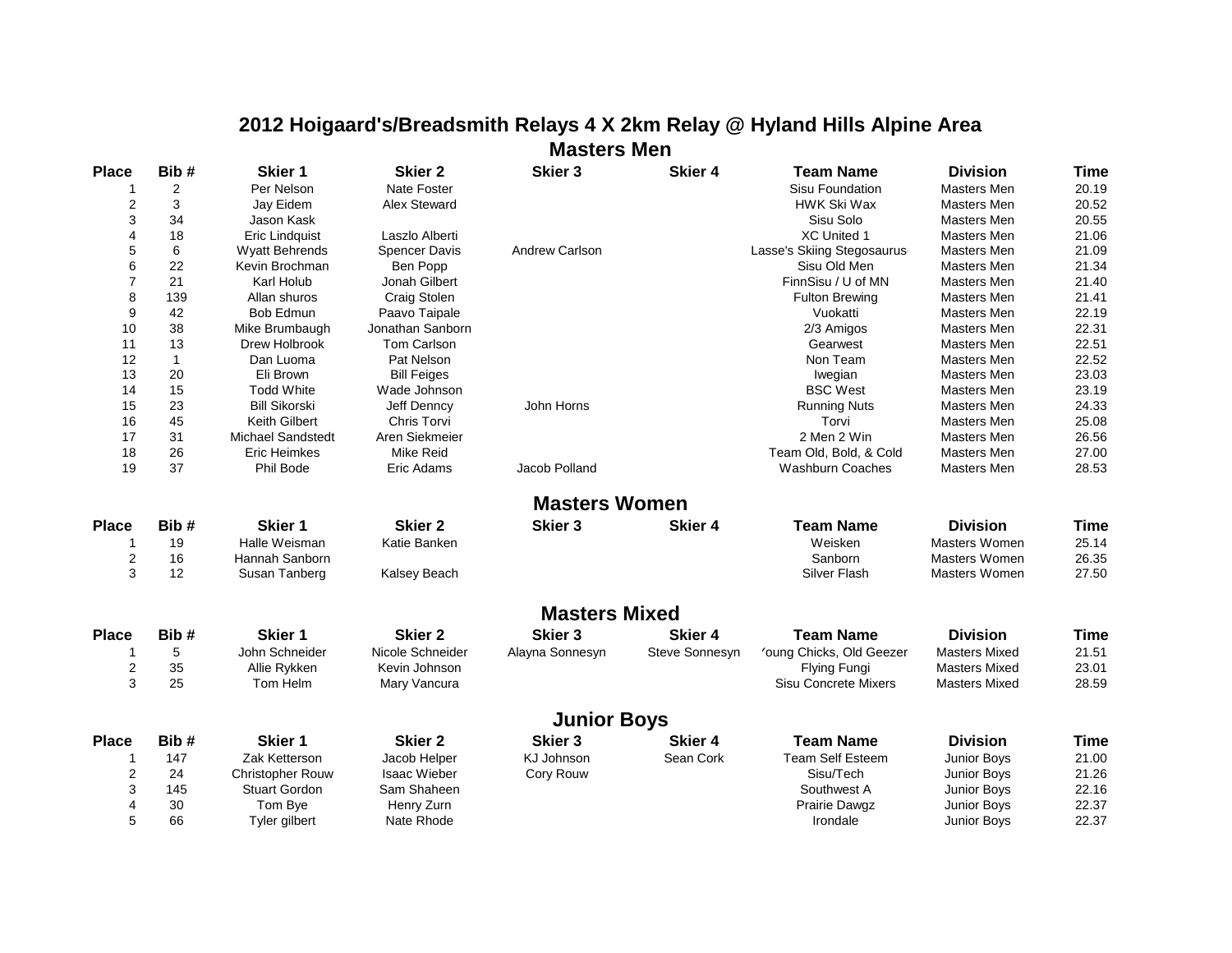| 6              | 75   | Jay Grootwassink        | <b>Mitch Stenoien</b>   | <b>Ryan Stewart</b>    | Andrew Etelldorf         | Homemade Deodorant      | Junior Boys         | 22.38   |
|----------------|------|-------------------------|-------------------------|------------------------|--------------------------|-------------------------|---------------------|---------|
| $\overline{7}$ | 89   | Konrad Young            | Kesh Heck               |                        |                          | <b>Badgers</b>          | Junior Boys         | 22.45   |
| 8              | 76   | <b>Scott Harrison</b>   | <b>Grant Piepkorn</b>   | tommy tulley           | <b>Cole Ratterath</b>    | Mound Westonka #3       | Junior Boys         | 23.08   |
| 9              | 100  | Josh Overturg           | Mike Choiniere          |                        |                          | Orono                   | Junior Boys         | 23.12   |
| 10             | 98   | Matt Vallalta           | Ryan Marita-Davis       |                        |                          | Southwest B             | Junior Boys         | 23.53   |
| 11             | 67   | Nick Gardner            | Neil Vruno              | Austin Zollner         | Derek Huntley            | North Park Academy NPA  | Junior Boys         | 24.10   |
| 12             | 117  | John Sanda              | Ryan Boonstra           | Joey Duerr             | Evan Moore               | Chan/Chaska Storks      | Junior Boys         | 24.55   |
| 13             | 39   | David Ellenbergur       | Pieter Illig            |                        |                          | Chaaaaarlotte           | Junior Boys         | 25.21   |
| 14             | 33   | <b>Jake Pellit</b>      | Spencer Drach           |                        |                          | <b>Fischers</b>         | Junior Boys         | 25.30   |
| 15             | 17   | <b>Timothy Axberg</b>   | Joey Jankowski          |                        |                          | <b>White Boyz</b>       | Junior Boys         | 25.31   |
| 16             | 116  | Adan Ullring            | Soren Anders-Macles     |                        |                          | Southwest F             | Junior Boys         | 25.33   |
| 17             | 40   | Luc Golin               | Anders Sonnesyn         |                        |                          | Mini Northugs           | Junior Boys         | 25.35   |
| 18             | 48   | <b>Ben Lattimore</b>    | Andrew Fischer          |                        |                          | <b>Team Nathan</b>      | Junior Boys         | 25.58   |
| 19             | 69   | Nathaniel Johnson       | robby Johnson           |                        |                          | Juicebox                | Junior Boys         | 26.05   |
| 20             | 123  | Torsten Brinkema        | Kieran Schwartz         |                        |                          | Southwest D             | Junior Boys         | 26.10   |
| 21             | 55   | Thomas Norman           | Nathan Comer            |                        |                          | <b>Nuggets</b>          | Junior Boys         | 26.42   |
| 22             | 28   | Leif Hanson             | Miles Braske            | <b>Adrian Sullivan</b> |                          | <b>Fluffy Bunnies</b>   | Junior Boys         | 26.47   |
| 23             | 68   | George Jarvinen         | Henry Jarvinen          | <b>Riley Goldman</b>   | Conor Hussey             | Jarvinen                | Junior Boys         | 26.57   |
| 24             | 101  | <b>Bobby Hansen</b>     | Grant Eggan             |                        |                          | <b>B-Team</b>           | Junior Boys         | 27.02   |
| 25             | 72   | Kirk                    | <b>Bennett</b>          | Jon                    |                          | The Amazing Newbie Squa | Junior Boys         | 27.49   |
| 26             | 119  | Zach Coughlin           | Nate Luttenegger        | Ben Nygaard            | Paul Madsen              | <b>Richfield B</b>      | Junior Boys         | 27.51   |
| 27             | 109  | <b>Greg Augustine</b>   | Alex Ducnon             |                        |                          | <b>Team Merica</b>      | Junior Boys         | 27.59   |
| 28             | 138  | Noah Rothman            | Denny Carlson           |                        |                          | Southwest E             | Junior Boys         | 28.30   |
| 29             | 65   | <b>Andrew Durkot</b>    | Nicholas Dahl           |                        |                          | American Nordic         | Junior Boys         | 29.13   |
| 30             | 74   | Danny Humbert           | Sam Aberdaren           | Josh                   | Scott Harrison           | Mound Westonka #1       | <b>Junior Boys</b>  | 29.30   |
| 31             | 85   | Kilian Morales          | Lukas Hanson            | Cullen Bode            | <b>Gus Lowry</b>         | Washburn A              | Junior Boys         | 29.31   |
| 32             | 49   | James Schirod           | Noah Hanson             |                        |                          | LSHS Cougars #1         | Junior Boys         | 29.31   |
| 33             | 64   | Mike Xiong              | Raequen Wilson          |                        |                          | Henry 1                 | Junior Boys         | 29.41   |
| 34             | 107  | Cameron Economy         | Nolan Buesgens          | <b>Connor Hastings</b> | <b>Tyler Kosilarcsik</b> | Chan/Chaska Harm        | Junior Boys         | 30.07   |
| 35             | 70   | Mike Lapinga            | Caleb Orton             |                        |                          | Why am I here           | Junior Boys         | 30.25   |
| 36             | 47   | will Christensen        | Erik Saveride           |                        |                          | Team Sau                | Junior Boys         | 31.04   |
| 37             | 129  | Aren Rosnolt            | Callas Zeigle           |                        |                          | <b>SLP Penguins</b>     | Junior Boys         | 31.43   |
| 38             | 77   | Wali Ibrahim            | <b>Wade Durham</b>      |                        |                          | South Swag 2            | Junior Boys         | 32.43   |
| 39             | 130  | Noah Lavasseur          | <b>Stuart MacDonald</b> | Thomas Schiroo         |                          | South Swag              | Junior Boys         | 34.53   |
| 40             | 27   | <b>Mitchell Gardner</b> | Derek Fritz             | Daniel Korus           | Marcus Russell           | YoloSwag                | <b>Junior Boys</b>  | 34.55   |
| 41             | 118  | Noah Andrews            | Mirza Baig              | Max Nelson             | Stephen Peterson         | <b>Richfield HS</b>     | Junior Boys         | 38.09   |
| 42             | 104  | Carlton Engen           | James Rokke             |                        |                          | Southwest C             | Junior Boys         | No Time |
| 43             | 106  | <b>Eric Munns</b>       | Sam O'Donnell-Hoff      | Logan Anderson         |                          | roseville               | Junior Boys         | No Time |
|                |      |                         |                         |                        |                          |                         |                     |         |
|                |      |                         |                         | <b>Junior Girls</b>    |                          |                         |                     |         |
| <b>Place</b>   | Bib# | Skier 1                 | <b>Skier 2</b>          | <b>Skier 3</b>         | <b>Skier 4</b>           | <b>Team Name</b>        | <b>Division</b>     | Time    |
| -1             | 143  | Vessa Pearsall          | Caroline Brisbois       |                        |                          | RoseWater               | Junior Girls        | 24.39   |
| 2              | 46   | Niki                    | Anna                    |                        |                          | Niki & Anna             | <b>Junior Girls</b> | 24.47   |
| 3              | 144  | Daisy Richmond          | <b>Marie Michl</b>      |                        |                          | SW H-Team Awesome       | <b>Junior Girls</b> | 25.56   |
| $\overline{4}$ | 32   | <b>Ellie Hands</b>      | Ellen McCarthy          |                        |                          | Ell                     | <b>Junior Girls</b> | 26.00   |
| 5              | 44   | Jenna Arvidson          | <b>Madison Hanson</b>   | <b>Briana Paulsen</b>  | <b>Eryn Stewart</b>      | Eye of the Tiger        | <b>Junior Girls</b> | 26.14   |
|                |      |                         |                         |                        |                          |                         |                     |         |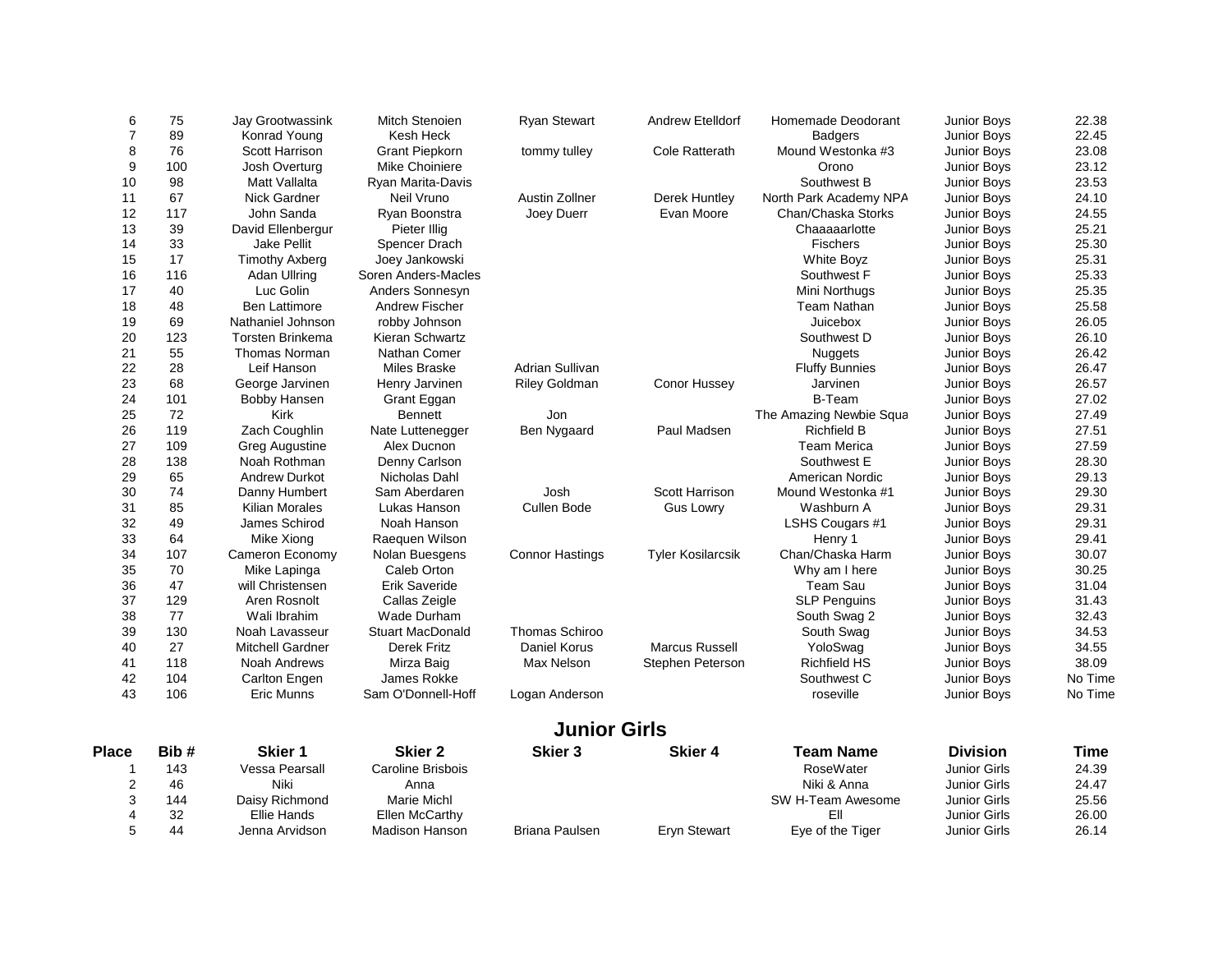| 6              | 137            | <b>Vivian Hett</b>      | Jane Koch                 | Krista Bain         | Jordan Horner        | Sordic's Nexy                 | <b>Junior Girls</b> | 26.20   |
|----------------|----------------|-------------------------|---------------------------|---------------------|----------------------|-------------------------------|---------------------|---------|
| $\overline{7}$ | 84             | <b>Kelsey Sather</b>    | Maria Schoening           |                     |                      | <b>Best of Armstrong</b>      | <b>Junior Girls</b> | 27.21   |
| 8              | 150            | Hanna Torvi             | Julia Johnson             | Mary Heinks         | Joe Kelner           | <b>Snot Rockets</b>           | <b>Junior Girls</b> | 27.28   |
| 9              | 10             | <b>Caroline Mueller</b> | Erica Gardener            |                     |                      | Doughboys                     | <b>Junior Girls</b> | 28.08   |
| 10             | 132            | <b>Brianna Vetter</b>   | Amy Ferguson              |                     |                      | <b>Black Jack</b>             | <b>Junior Girls</b> | 29.03   |
| 11             | 29             | Madeline McKeefny       | Amanda Jensen             | Maria McQuillan     | Alexis Pearson       | Andover HS                    | <b>Junior Girls</b> | 29.17   |
| 12             | 43             | Sara Nelson             | Emily Wilson              |                     |                      | <b>Rockin Robins</b>          | <b>Junior Girls</b> | 29.29   |
| 13             | 134            | <b>Katie Craemer</b>    | Jennifer Olson            | <b>Emma Burnett</b> | <b>Claire Benton</b> | <b>Hopkins Girls</b>          | <b>Junior Girls</b> | 30.03   |
| 14             | 83             | anna Nachbor            | Razel Johnson             |                     |                      | <b>AHS Powerhouse</b>         | <b>Junior Girls</b> | 30.29   |
| 15             | 121            | Zoe Horns               | Erin Savre                | Molly Kuns          |                      | <b>Buffalo</b>                | <b>Junior Girls</b> | 30.33   |
| 16             | 64             | Maya Gotzsche           | Anna Ryden                |                     |                      | Southwest G                   | <b>Junior Girls</b> | 30.49   |
| 17             | 36             | Maddie Siigh            | Katie Vergeront           |                     |                      | <b>Arctic Puppets</b>         | <b>Junior Girls</b> | 31.18   |
| 18             | 133            | Melissa Berman          | Greta Conrad              | Claire Zurn         | Melissa Berman       | <b>Three Musketeers</b>       | <b>Junior Girls</b> | 31.29   |
| 19             | 135            | Alice Altbaum           | Marie Ryden               |                     |                      | southwest I-Strawberries      | <b>Junior Girls</b> | 32.17   |
| 20             | 93             | Olivia Engel            | <b>Madeleine Guillery</b> |                     |                      | J Blueberries                 | <b>Junior Girls</b> | 33.07   |
| 21             | 113            | Alex Schulz             | Rachel Youngquist         | Laurel Youngquist   | <b>Erin Brault</b>   | <b>Richfield HS</b>           | <b>Junior Girls</b> | 33.31   |
| 22             | 51             | <b>Lindsay Smits</b>    | Jamie Kulla               |                     |                      | Team dumb Blondes             | <b>Junior Girls</b> | 34.48   |
| 23             | 90             | Mary Grace              | Serena Archer             |                     |                      | Southwest K                   | <b>Junior Girls</b> | 36.39   |
| 24             | 67             | Heather MacMurdo        | <b>Emily Durkot</b>       |                     |                      | I Don't Care                  | <b>Junior Girls</b> | 39.40   |
| 25             | 54             | Eva Manson              | Elisha Peterson           | Olivia Maynard      |                      | Washburn C                    | <b>Junior Girls</b> | 40.08   |
| 26             | 41             | Ruby Krietzman          | Claire Marti              | Mikaela Shultz      |                      | Hopkins                       | <b>Junior Girls</b> | 40.41   |
| 27             | 94             | Mayson Lee              | Kyra Anderson             | Maya Christensen    |                      | Washburn B                    | <b>Junior Girls</b> | 41.58   |
| 28             | 105            | Leah Mohn               | Jenny Lynch               | <b>Rachel Strom</b> |                      | <b>Richfield B</b>            | <b>Junior Girls</b> | 42.40   |
| 29             | 11             | Raegan Hinrichs         | <b>Triana Willmert</b>    | Catherine Lee       | Sophie Crosby        | Go Badgers                    | <b>Junior Girls</b> | 44.56   |
| 30             | 88             | Hannah Rudd             | <b>Emily Delaney</b>      |                     |                      | <b>Armstrong Ladies</b>       | <b>Junior Girls</b> | No Time |
|                |                |                         |                           | <b>Junior Mixed</b> |                      |                               |                     |         |
| <b>Place</b>   | Bib#           | <b>Skier 1</b>          | Skier <sub>2</sub>        | <b>Skier 3</b>      | <b>Skier 4</b>       | <b>Team Name</b>              | <b>Division</b>     | Time    |
| -1             | 8              | <b>Bjorn Leach</b>      | Sarah Benton              | Matt Lavanger       | Harris Dirnberger    | DV Allstars!                  | <b>Junior Mixed</b> | 21.47   |
| 2              | 128            | Colin Touhev            | Alayna sonnesyn           | Kristen Boume       | Steve Hokanson       | <b>Super Sexy Sisu Skiers</b> | <b>Junior Mixed</b> | 21.51   |
| 3              | 52             | <b>Mattie Watts</b>     | Bjorn Adelsman            |                     |                      | Out of the Dark               | Junior Mixed        | 22.37   |
| $\overline{4}$ | 75             | McKenzie                | Matti                     |                     |                      | Mound Westonka #2             | <b>Junior Mixed</b> | 22.38   |
| 5              | 148            | Will Chizek             | <b>Robbie Dalkert</b>     | <b>Maddy Hinck</b>  | <b>Trey Taylor</b>   | <b>Hungarian Horntails</b>    | <b>Junior Mixed</b> | 26.54   |
| 6              | 59             | Nicholas Thyr           | Ingrid Thyr               |                     |                      | <b>Breck</b>                  | <b>Junior Mixed</b> | 29.27   |
| $\overline{7}$ | 80             | Joe Clifton             | Jezeir Bradley            |                     |                      | Henry / Anwatin               | <b>Junior Mixed</b> | 30.02   |
| 8              | 53             | Marco Van Freeze        | Maria Berg                |                     |                      | NP/PL                         | <b>Junior Mixed</b> | 30.38   |
| 9              | 56             | lan Ivens               | Luke Crandall             | Peter Scheller      | Shannon Wald         | <b>Rebels</b>                 | <b>Junior Mixed</b> | 30.43   |
| 10             | 62             | Kevin Jeter             | Alec Tauer                |                     |                      | flying Penguins               | <b>Junior Mixed</b> | 30.54   |
| 11             | 71             | Grace                   | Noah                      |                     |                      | Arel                          | <b>Junior Mixed</b> | 33.17   |
| 12             | 9              | Melanie Rabino          | Adrien Rabino             | Sam Boardman        | <b>Matthew Klein</b> | <b>SAMM</b>                   | <b>Junior Mixed</b> | 33.21   |
| 13             | 58             | Danielle Trajano        | Zach Dietz                |                     |                      | Dominators                    | <b>Junior Mixed</b> | 34.37   |
| 14             | $\overline{4}$ | Ike Harer               | Kieran Rodning            |                     |                      | <b>Northfield Nuts</b>        | <b>Junior Mixed</b> | 35.46   |
| 15             | 73             | Nathan Olsen            | Danielle Korby            |                     |                      | Winning                       | <b>Junior Mixed</b> | 36.27   |
| 16             | 57             | <b>Jack Swiler</b>      | Christina Dovolis         | <b>Blake Olson</b>  | <b>Jack Swiler</b>   | Edina:)                       | <b>Junior Mixed</b> | 36.58   |
| 17             | 72             | Matt Sornibo            | Libbey Endersbe           | Carley Endersbe     | Jack Gorken          | <b>Team Snow Plow</b>         | <b>Junior Mixed</b> | 38.08   |
| 18             | 60             | Jacob Olson             | Jirina Flicek             | Cole Minnick        |                      | NP/PL                         | Junior Mixed        | 39.08   |